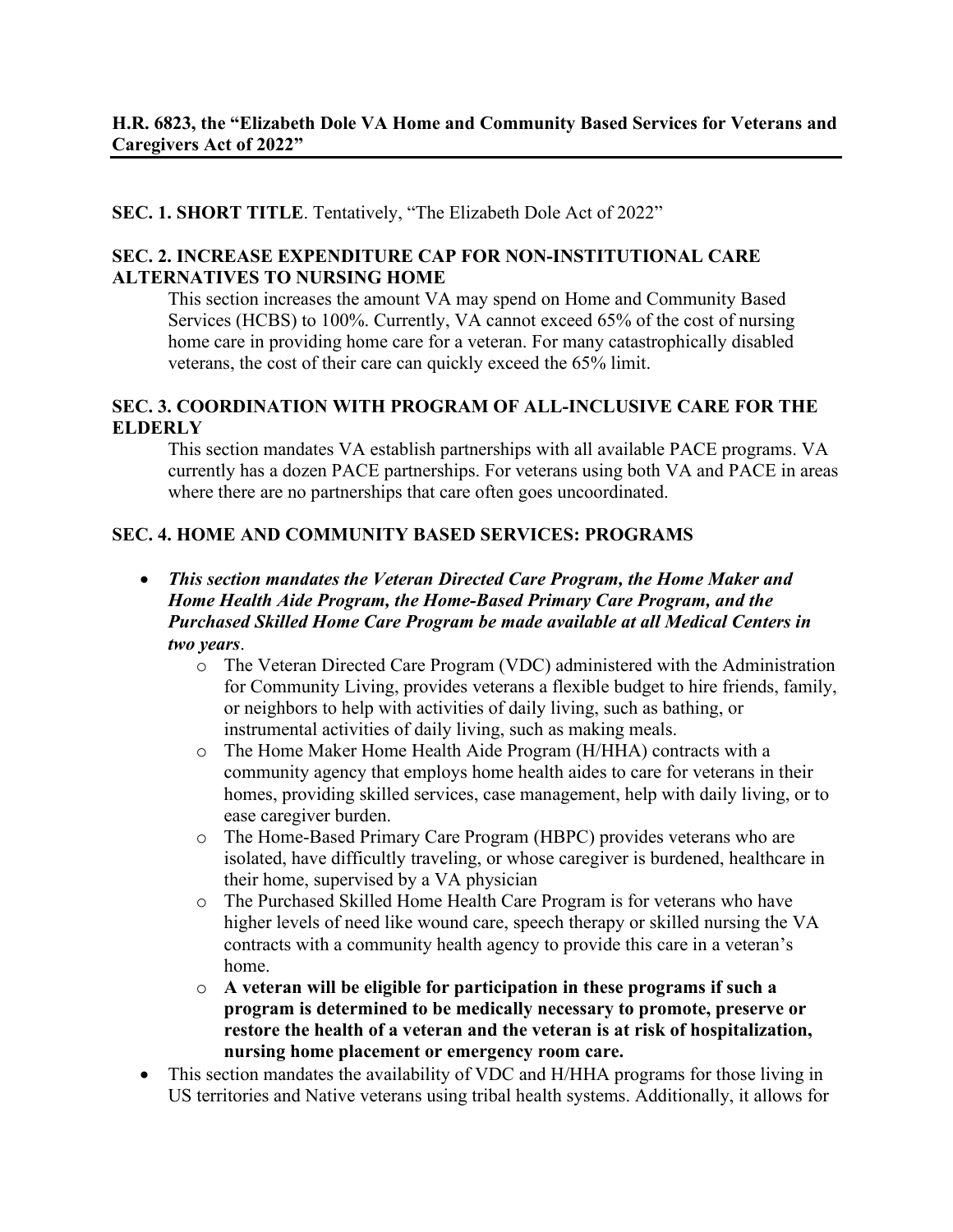catastrophically disabled veterans to remain in the Veteran Directed Care program if hospitalized.

- This section also provides **enhanced support for caregivers.** Any caregiver who lives with and provides services for a veteran under the VDC program will be entitled to receive at least *30 days of respite care a year.*
- Caregivers who live with veterans enrolled in H/HHA, HBPC or Purchased Skilled Care will also be entitled to at least *14 days of respite care a year.*
- All caregivers of veterans eligible for the HCBS and the Program of General Caregiver Support Services (PGCSS) will be provided the option of enrolling in PGCSS. VA will also conduct annual wellness checks on caregivers of veterans enrolled in HCBS programs.

# **SEC. 5. COORDINATION WITH PROGRAM OF COMPREHENSIVE ASSISTANCE FOR FAMILY CAREGIVERS**

- *If a veteran is denied or discharged from the Program of Comprehensive Assistance for Family Caregivers (PCAFC) the Secretary shall ensure the veteran is assessed for participation in all other available Home and Community Based Services programs.* The result of that assessment will be placed in the veteran's electronic medical record and the veteran and caregiver will be provided written information on next steps.
- For a veteran and/or family caregiver who is discharged from PCAFC, their caregiver support coordinator will ensure a smooth transition to any other home-based program they are more appropriate for, including by integrating caregiver support across programs.
- VA must also conduct a review of its capacity to establish an up-to-date database that includes contact information of all caregivers enrolled in the Program of General Caregiver Support Services.

# **SEC. 6. DEVELOPMENT OF CENTRALIZED WEBSITE FOR PROGRAM INFORMATION**

• The Secretary shall establish a single website to act as a clearing house of information about Home and Community Based Services and Caregiver Programs. The website must contain an informational assessment tool to give veterans and caregivers a "one stop shop" on programs they may be eligible for that enable them to remain at home.

# **SEC. 7. IMPROVEMENTS RELATING TO HOME MAKER AND HOME HEALTH AIDE PROGRAM**

- *This section mandates a three-year pilot program for communities with shortages of home health aides.* The Secretary shall select 10 sites and hire or repurpose current nursing assistants to be home health aides. These nursing assistants may provide such services while part of care teams for veterans using Home Based Primary Care.
- VA will submit to Congress a look-back report on the funds budgeted for Home Maker Home Health Aide program since FY 11 and report the number of veterans who were prescribed a higher number of hours than VA authorized and the reasons the authorizations were lower.